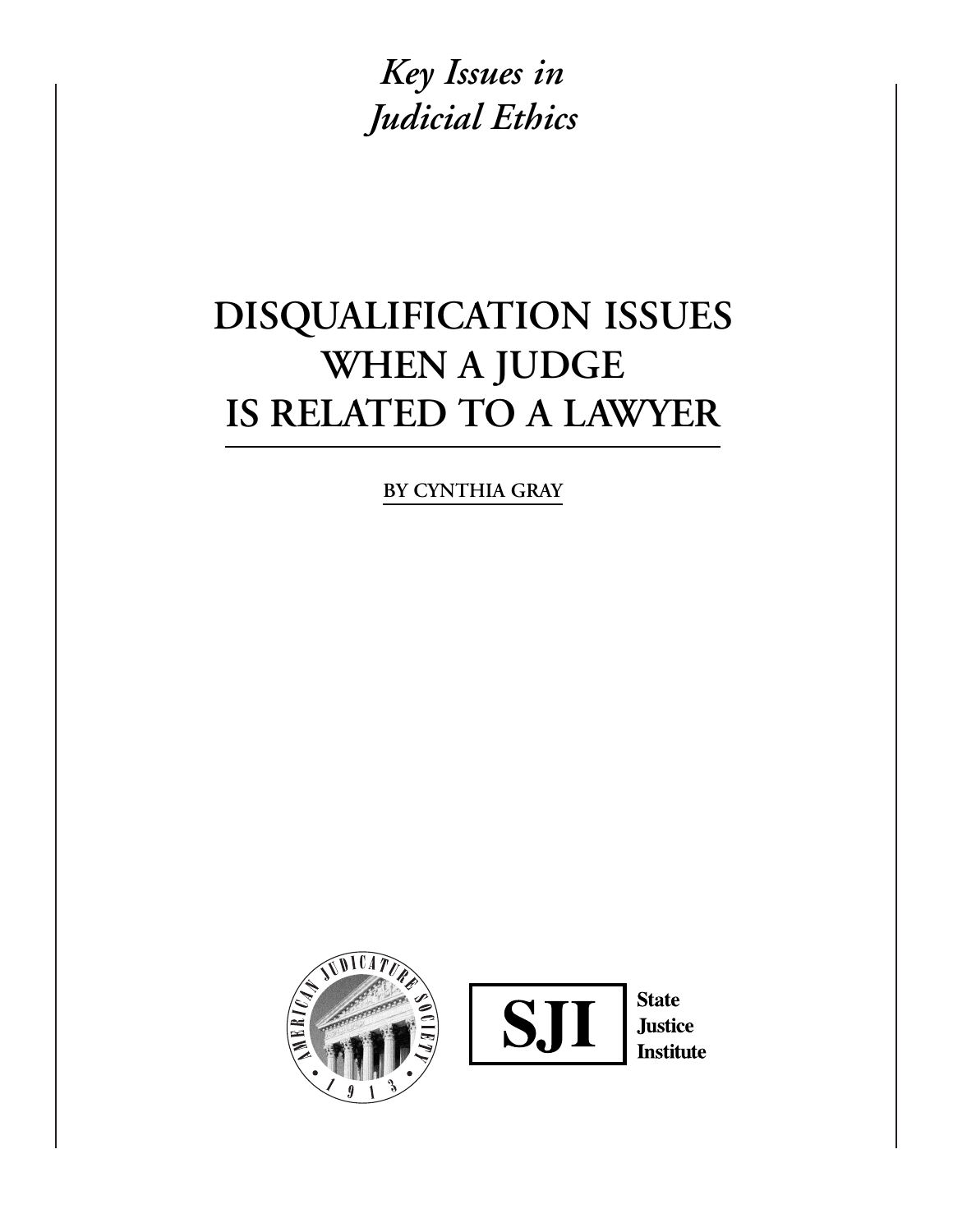This paper is adapted from *An Ethics Guide for Judges and Their Families*, developed under grant #SJI-99-N-006 from the State Justice Institute. Points of view expressed herein do not necessarily represent the official positions or policies of the American Judicature Society or the State Justice Institute.

### **American Judicature Society**

Allan D. Sobel Executive Vice President and Director

Cynthia Gray Director, Center for Judicial Ethics Box 190, 3304 N. Broadway Chicago, IL 60657 (773) 248-6005 FAX (773) 248-6015

Other papers available in the *Key Issues in Judicial Ethics* series:

- Recommendations by Judges (8/00)
- Ethical Issues for New Judges (7/03)
- Political Activity by Members of a Judge's Family (5/01)
- Organizations that Practice Invidious Discrimination (7/99)
- A Judge's Attendance at Social Events, Bar Association Functions, Civic and Charitable Functions, and Political Gatherings (8/98)
- Real Estate Investments by Judges (1/01)
- Ethics and Judges' Evolving Roles Off the Bench: Serving on Governmental Commissions (2/02)
- Commenting on Pending Cases (6/01)

To order, call toll-free (888) 287-2513 or visit www.ajs.org.

Copyright 2001, American Judicature Society Up-dated 5/01 Order #848

American Judicature Society The Opperman Center at Drake University 2700 University Ave. Des Moines, IA 50311 (515) 271-2281 Fax (515) 279-3090 www.ajs.org

The Center for Judicial Ethics has links on its web site (www.ajs.org/ethics/) to judicial ethics advisory committee web sites.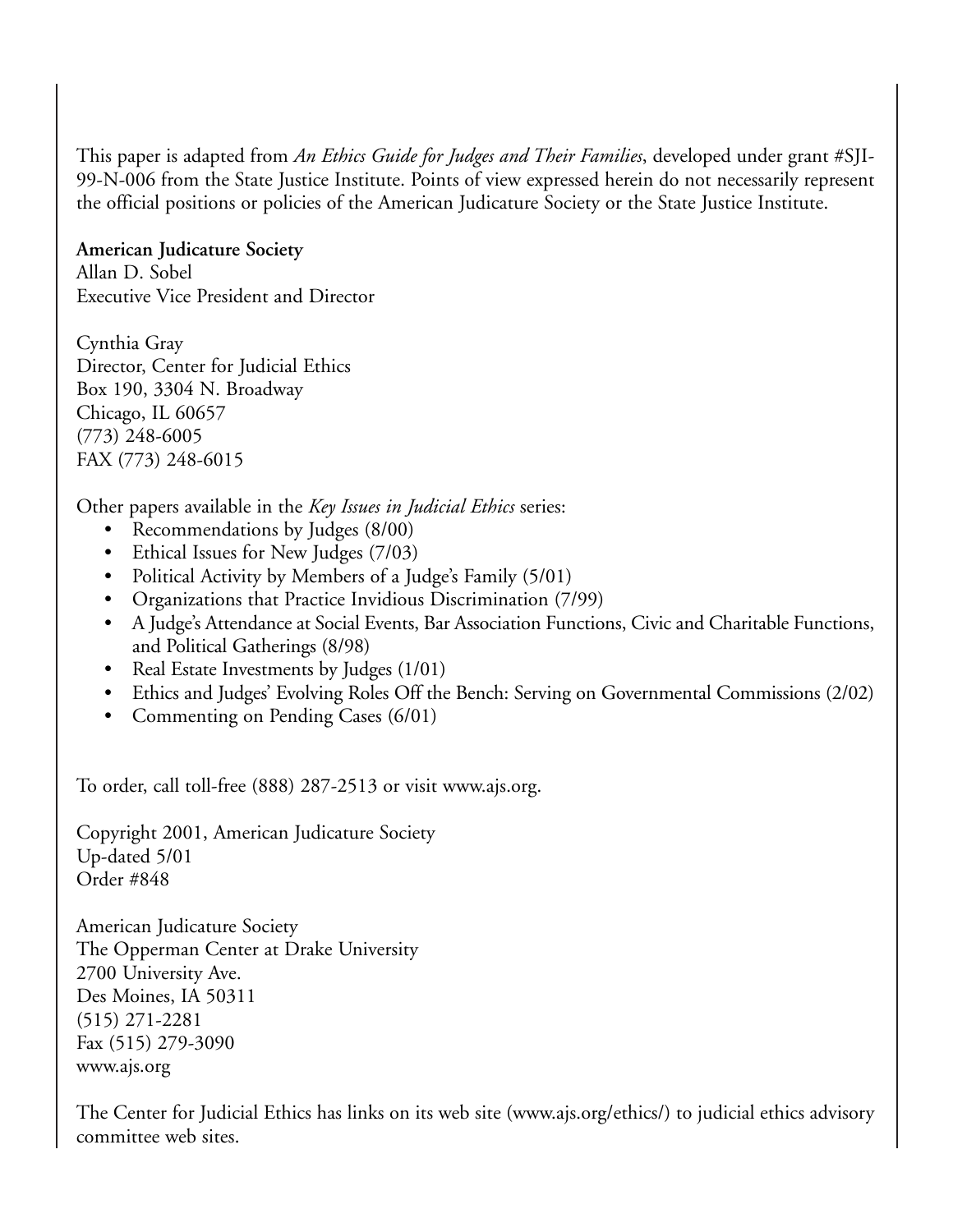## **CONTENTS**

#### **INTRODUCTION 1**

#### **WHEN A FAMILY MEMBER IS AN ATTORNEY IN A CASE 2**

*Possible exceptions* 2

Uncontested matters 2

Judge-shopping 3

Emergencies 3

#### **WHEN A RELATIVE IS AN ATTORNEY IN A LAW FIRM APPEARING IN A CASE 3**

*When the lawyer-relative is a partner* 4 *"Of-counsel" relationship* 5 *When the lawyer-relative is an associate in a law firm* 5 When the lawyer-relative is a summer associate in a law firm 6 *An attorney with whom a relative shares office space* 6 When a relative practices with a part-time prosecutor or public defender 6

#### **WHEN A RELATIVE'S CLIENT APPEARS BEFORE THE JUDGE 7**

#### **WHEN A RELATIVE WORKS AS A GOVERNMENT ATTORNEY 8**

*A relative is an attorney employed in the prosecutor's office* 8 *Public defender* 9 *Legal aid* 9 *Exceptions* 9 The relative participated in the case 9 The relative is involved in a related case 9 The relative has supervisory authority 10

**RELATIVES APPEARING BEFORE OTHER JUDGES 11**

**ANOTHER JUDGE IN THE FAMILY 12**

**SUMMARY 12**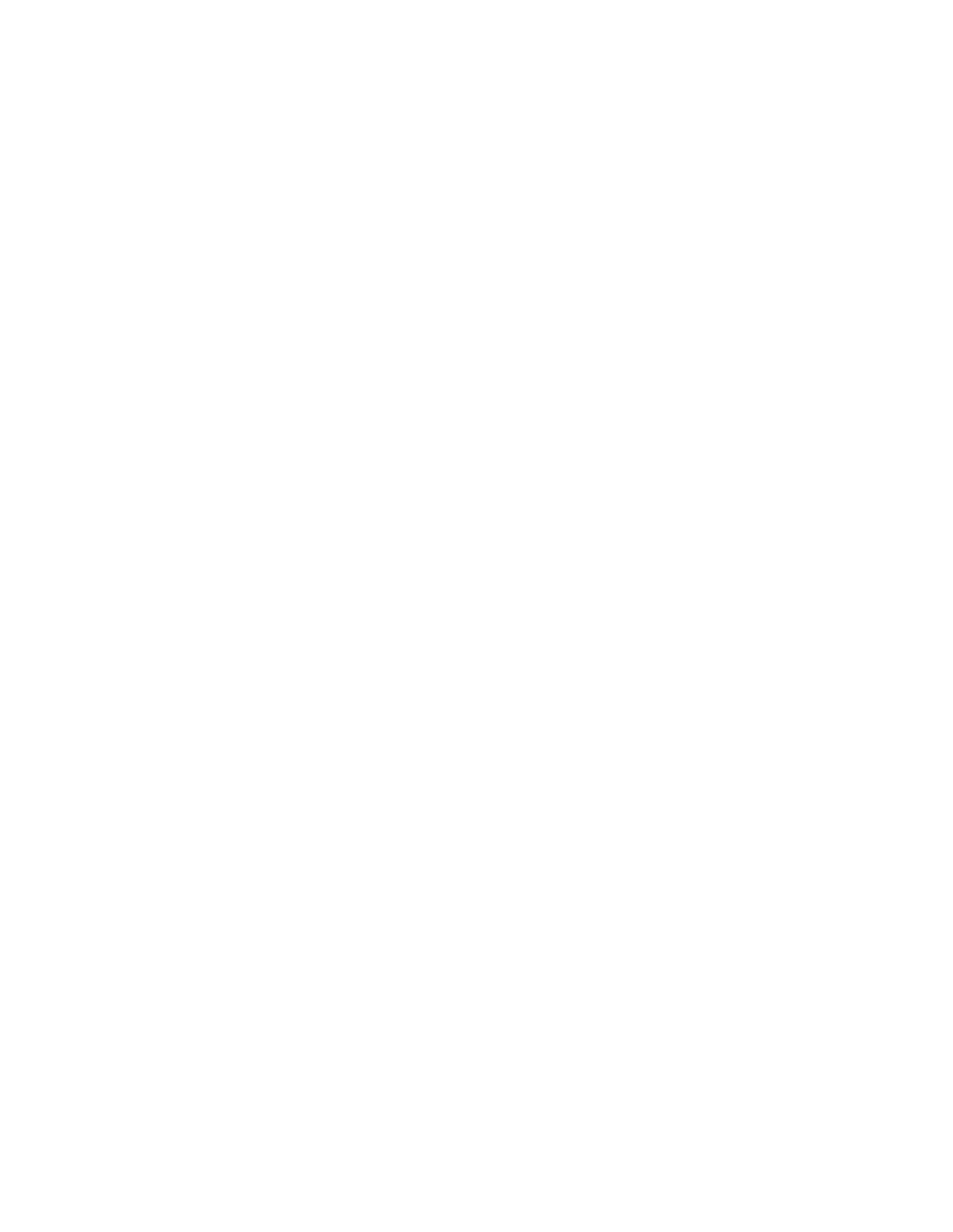## **INTRODUCTION**

A judge who is neutral and appears to be neutral is a necessary element of justice and an essential prerequisite for public confidence in the decisions issued by the judiciary. Therefore, Canon 3E of the American Bar Association Model Code of Judicial Conduct creates a general requirement for disqualification whenever a judge's "impartiality might reasonably be questioned." All states (and the federal government) have adopted similar disqualification rules in their codes of judicial conduct, statutes, or procedural rules.

The code lists examples of circumstances in which a judge's impartiality might reasonably be questioned, and in some of the specific rules, a family member's involvement or interest as an attorney is the basis for the judge's disqualification. Thus, under Canon  $3E(1)(d)(iii)$ , disqualification is required if the judge knows that the judge's spouse, parent, or child wherever residing or any member of the judge's family residing in the judge's household is acting as a lawyer in the proceeding. Furthermore, even if the judge's attorney-relative is not acting as an attorney in the case, the judge is disqualified if the attorney-relative has a more than de minimus interest that could be substantially affected by the proceeding (Canon  $3E(1)(d)(v)$ ).

This paper will discuss the situations in which a judge may be required to be disqualified because a member of the judge's family is an attorney with some relationship to the case, the parties, or the attorneys. The paper will cover the rule requiring disqualification in cases in which a family member is acting as attorney, considering possible exceptions such as appearances in uncontested matters and emergencies. The paper will examine whether disqualification is required when a family member is not appearing in a case but is a partner or associate in a law firm in the case, is ofcounsel to the law firm, or shares office space with an attorney appearing in the case. The possibility of disqualification if a family member's clients are parties in a case will also be considered. The paper discusses whether a judge is disqualified if a family member is a prosecutor, public defender, or an attorney for legal aid and other members of

that office appear before the judge. Finally, the paper discusses the repercussions of a judge's family members appearing before the judge's colleagues and of a judge's family member also being a judge.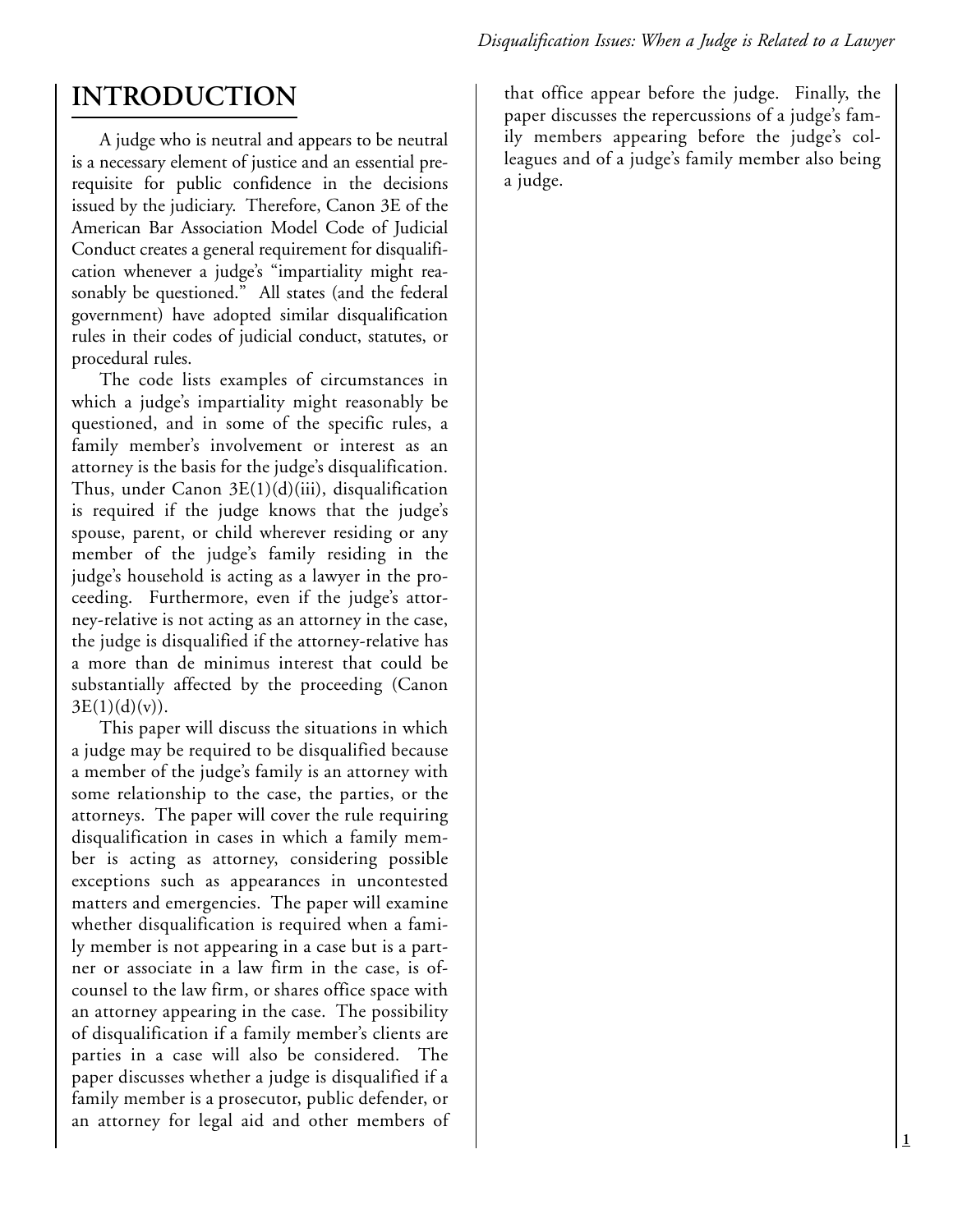# **WHEN A FAMILY MEMBER IS AN ATTORNEY IN A CASE**

The model code provides that a judge is disqualified from a case if "the judge's spouse, or a person within the third degree of relationship to either of them, or the spouse of such a person . . . is acting as a lawyer in the proceeding." Thus, under the model code, a judge may not preside in a case in which one of the attorneys is the judge's mother, father, mother-in-law, father-in-law, brother, brother-in-law, sister, sister-in-law, son, son-in-law, daughter, daughter-in-law, uncle, aunt, spouse's uncle, spouse's aunt, nephew, niece, spouse's nephew, spouse's niece, grandmother, grandfather, spouse's grandmother, spouse's grandfather, great grandfather, great grandmother, spouse's great grandfather, spouse's great grandmother, or the spouse of any of those relatives. The disqualification also applies if the lawyer is engaged to a member of the judge's family within the specified degree. *Alabama Advisory Opinion 93-486*; *West Virginia Advisory Opinion* (January 20, 1995).

That rule applies to federal judges and most state judges, although in some states, disqualification extends to attorneys related to a judge or the judge's spouse within the fourth degree, which includes first cousins and others.

The disqualification applies:

- regardless whether the relative's fee was fixed or contingent (*Alabama Advisory Opinion 91- 423*),
- if the judge's relative has contributed toward the preparation of the case even though the relative is making no formal appearance (*Tennessee Advisory Opinion 95-4*),
- if the judge knows that a relative has given legal advice related to the matters in controversy (*Alabama Advisory Opinion 99-726*), or
- if the relative appeared in the original proceeding even though different attorneys are now appearing before the judge on a matter related to the original proceeding (*Alabama Advisory Opinion 95-549; Alabama Advisory Opinion 91-415*).

Absent additional factors, a judge is not disqual-

ified from a case when one of the attorneys is related to the judge outside the third degree of relationship. *Indiana Advisory Opinion 3-90*. For example, in states where the disqualifying relationship is the third degree, a judge is not disqualified when the judge's cousin is acting as a lawyer unless they have a near-sibling relationship or close familial tie such that the judge's impartiality might reasonably be questioned. *Florida Advisory Opinion 97-13*; *Kentucky Advisory Opinion JE-48* (1984).

Disqualification caused by the appearance of a relative as an attorney in a case may be waived or remitted by the parties following disclosure of the relationship. However, the Alabama judicial ethics committee "strongly discouraged" a judge from obtaining a waiver when the judge's son represents a party (*Alabama Advisory Opinion 94-513*), and the South Carolina advisory committee advised a judge to be cautious about using waivers in non-adversarial matters in which the judge's child appears (*South Carolina Advisory Opinion 1-1995*).

## *Possible exceptions*

### **Uncontested matters**

Several advisory opinions state that a judge is disqualified if a relative appears as an attorney even if the matter is uncontested. *Alabama Advisory Opinion 94-512*; *South Carolina Advisory Opinion 3- 1995*. Other opinions, however, appear to create an exception for routine or uncontested matters. For example, the Kansas advisory committee stated a judge may conduct a docket call in which the judge assigns cases to other judges and hears some preliminary matters before a case is assigned even if the judge's child or a member of the child's firm is of counsel in cases on the docket. *Kansas Advisory Opinion JE-42*. The South Dakota judicial ethics committee stated that a judge in a rural area may sign uncontested orders or judgements in probate matters presented by the judge's uncle; however, the committee advised that, if the orders or judgement are ever challenged (for example, if a motion to set aside a default judgement is filed), the judge would have to disqualify. *South Dakota Advisory Opinion 90-1*. The West Virginia advisory committee stated that a judge may charge a grand jury and conduct a

**2**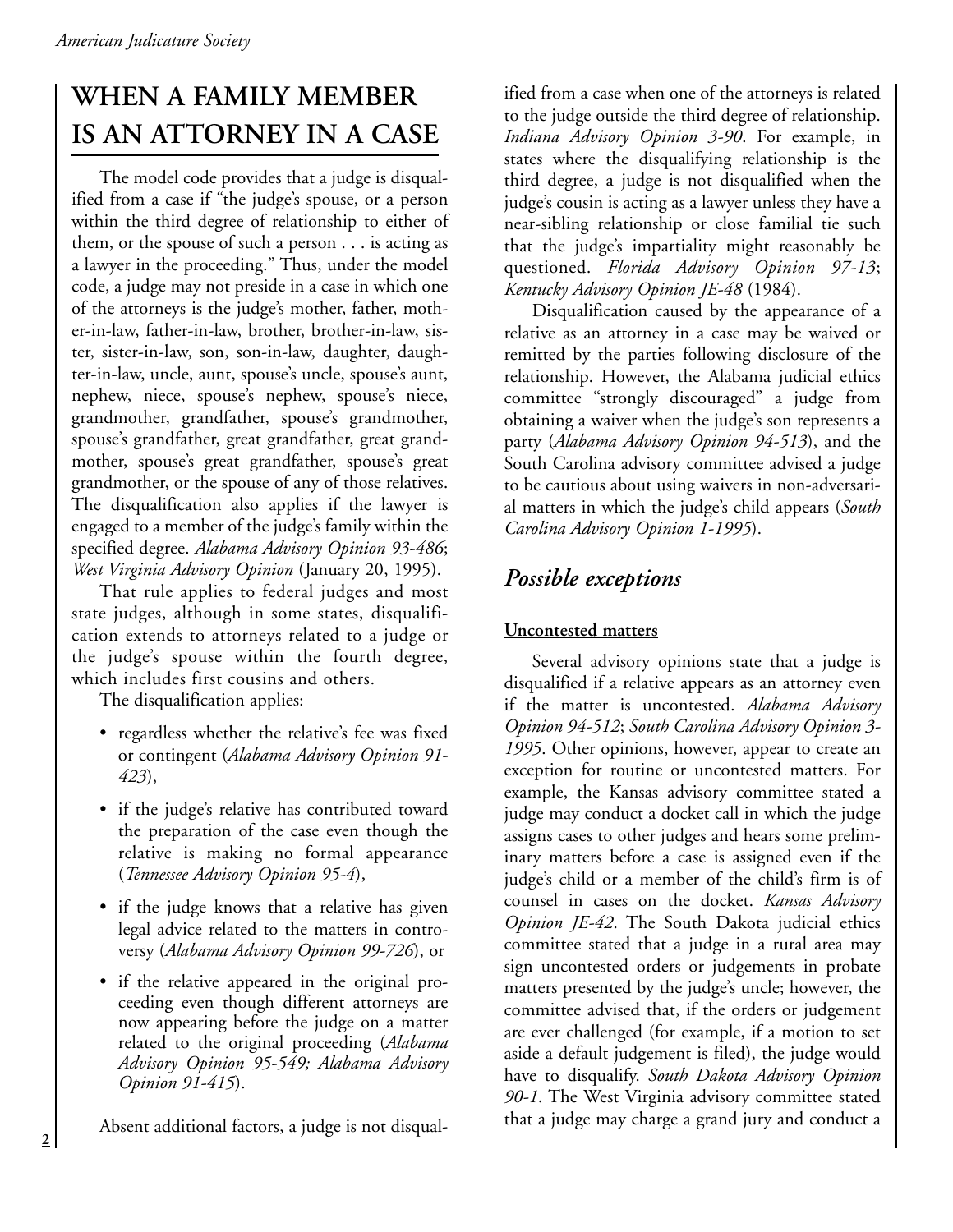general indoctrination of an entire jury panel in a proceeding in which the judge's child was representing a criminal defendant. *West Virginia Advisory Opinion* (December 15, 1995). The Nebraska judicial ethics committee stated that in cases in which a judge's brother-in-law appears as counsel, the judge may preside over routine matters such as the receipt and notation of a plea of not guilty and the scheduling of a case for trial unless there is a possibility of deferential treatment by the judge (for example, if a trial date is scheduled by the judge and not according to a pre-arranged established method). *Nebraska Advisory Opinion 89-5.* 

#### **Judge-shopping**

Another possible exception to the requirement of disqualification arises if, after a judge has made decisions in a case, a dissatisfied party retains the judge's relative in an apparent strategy to force the judge to get off the case. Under those circumstances, disqualification is not required (*Alabama Advisory Opinion 95-548*; *Alabama Advisory Opinion 95-586*) or the judge may refuse to allow the attorney-relative to appear in the case (*Louisiana Advisory Opinion 110* (1993)).

#### **Emergencies**

Emergency circumstances may create an exception to the disqualification rule for cases involving attorney-relatives. The Alabama judicial ethics committee advised that a judge may preside in a case in which a party is represented by the brother of the adoptive father of the judge's spouse if immediate action is necessary to protect life or property or to preserve the status quo and no other judge is available. *Alabama Advisory Opinion 95-542*. However, the committee cautioned that the judge should turn the case over to another judge once the need for immediate action no longer exists.

# **WHEN A RELATIVE IS AN ATTORNEY IN A LAW FIRM APPEARING IN A CASE**

When a relative is an attorney in a local law firm, a judge may be faced with the question whether to hear cases in which attorneys in the law firm other than the relative appear. The code in most states does not expressly require disqualification under those circumstances, and commentary to Canon  $3E(1)(d)$  states the "fact that a lawyer in a proceeding is affiliated with a law firm with which a relative of the judge is affiliated does not of itself disqualify the judge." However, the code notes that under "appropriate circumstances," a relative's affiliation may require disqualification if additional factors suggest "the judge's impartiality might reasonably be questioned" or the relative is known by the judge to have an interest in the law firm that could be "substantially affected by the outcome of the proceeding."

In deciding whether to disqualify, a judge should consider:

- whether the judge's relative is a partner, shareholder, associate, or of counsel in the firm,
- the size of the firm,
- whether the fee the firm will receive is based on an hourly fee or is contingent on the client winning the case,
- the nature of the case, in particular, its financial impact on the relative's law firm,
- prominence of the judge's relative's name in the firm name,
- the size of the court,
- the size of the community, and
- the frequency of the firm's appearance in the judge's court.

*Illinois Advisory Opinion 98-12*; *Illinois Advisory Opinion 94-18*; *Tennessee Advisory Opinion 95-4; Washington Advisory Opinion 88-12*. The Illinois judicial ethics committee explained: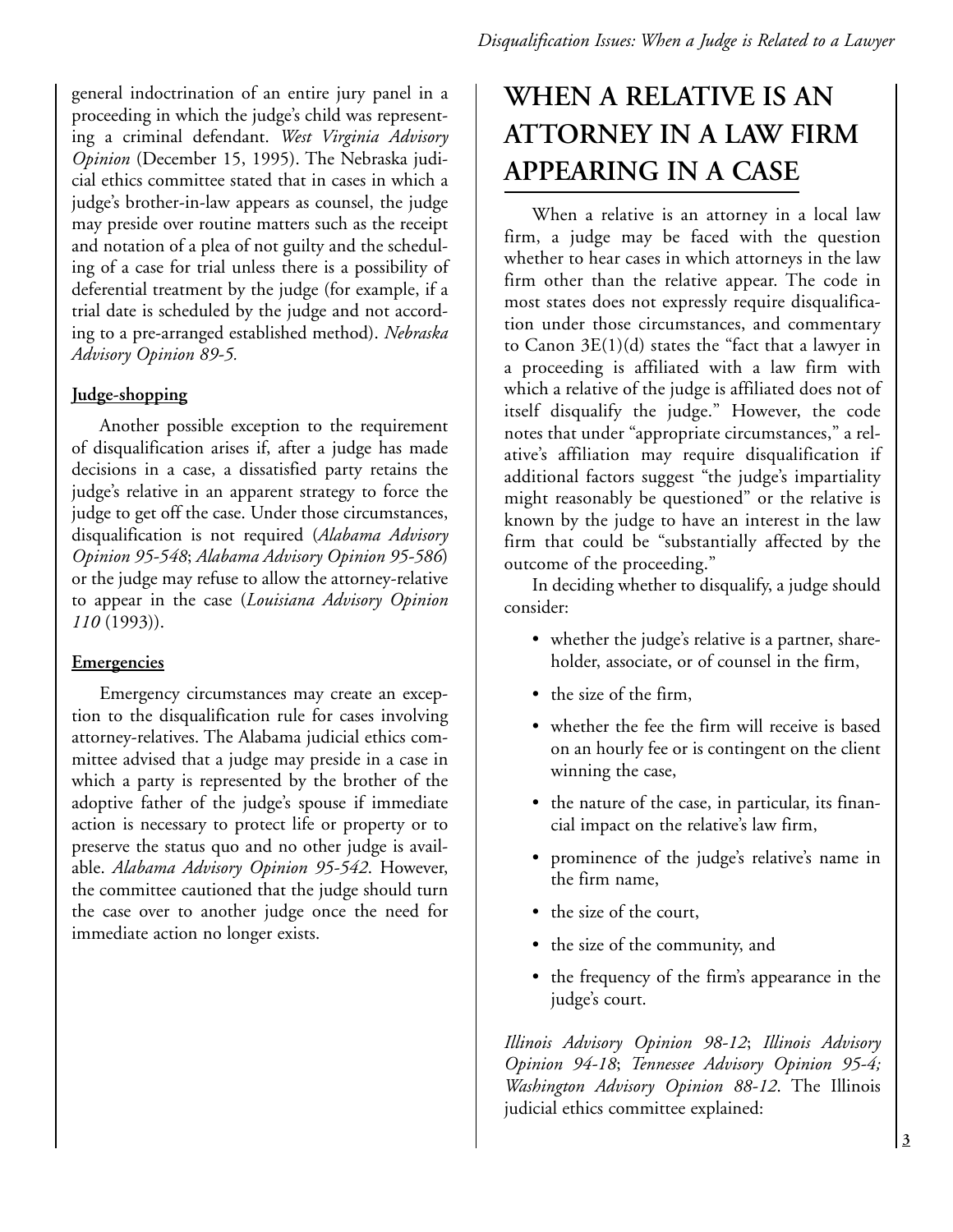Obviously, if the relative is a partner in a twoperson law firm, and the case could generate substantial attorneys' fees, the relative's interest is more than de minimus. On the other hand, if the relative is a beginning associate in a 200-person law firm, and the case involves a fee of only a few thousand dollars, the relative's interest is de minimus. In most cases, the facts will fall somewhere between these extremes, and the judge will be required to make a reasoned assessment of the extent of the relative's interest.

*Illinois Advisory Opinion 94-18*. The Tennessee advisory committee stated "A judge does not commit any ethical impropriety by recusing himself/herself in all cases which involve a law firm in which the judge's relative practices as a partner or associate." *Tennessee Advisory Opinion 95-4*.

Some state codes have provisions specifically addressing disqualification when a family member's firm appears before the judge. The **Alaska** code states that a judge is disqualified if the judge knows that the judge's spouse, parent, or child wherever residing, or any other member of the judge's family residing in the judge's household "is employed by or is a partner in . . . a law firm involved in the proceeding." Similarly, the **New Jersey** code includes as a grounds of disqualification the fact that a judge's spouse, a person within the third degree of relationship to either the judge or the judge's spouse, or the spouse of such a person "is in the employ of or associated in the practice of law with, a lawyer in the proceeding." Commentary to the New Jersey code emphasizes, "The fact that a lawyer in a proceeding is affiliated with a law firm with which a lawyer-relative of the judge is affiliated of itself disqualifies the judge." For appellate justices, the **California** code provides disqualification is required if "the justice or his or her spouse, or a person within the third degree of relationship to either of them, or the spouse thereof . . . is associated in the private practice of law with a lawyer in the proceeding."

## *When the lawyer-relative is a partner*

If a relative of a judge within the third degree is a partner with another lawyer or a partner in a law firm, many courts and advisory committees have adopted a per se rule that automatically prohibits the

judge from presiding over cases in which one of the judge's partners or an associate of the firm represents one of the parties. In *Regional Sales Agency v. Reichert*, 830 P.2d 252 (Utah 1992), the Utah Supreme Court addressed whether a judge must disqualify when a law firm appearing before the judge employed the judge's father-in-law and brother-inlaw as partners, even though another attorney with the firm had exclusive responsibility for the case. The court noted that disqualification would be required if the firm's fee was contingent on the outcome of the case and if the relative's compensation, through profit sharing or other mechanisms, might ultimately be affected by the outcome. To avoid a detailed examination of the billing and compensation practices of the relative's firm in every case, the court adopted a "bright-line proscription:" a relative of the requisite degree of relationship has an interest that might be sufficiently affected by the outcome of a case to require disqualification in every situation in which the judge's relative is a partner or otherwise an equity participant in a firm that represents a party to the case. Other jurisdictions have also adopted that "bright-line" rule. *See* Flamm, *Judicial Disqualification: Recusal and Disqualification of Judges,* § 8.5.5 (Little Brown 1996); *Florida Advisory Opinion 84-24*; *Indiana Advisory Opinion 1-89*; *Nebraska Advisory Opinion 96-4*; *Nebraska Advisory Opinion 98-5* (the judge is disqualified even if the partners do not share profits or any equity interest); *New Mexico Advisory Opinion 89-7*; *New York Advisory Opinion 87-3*; *U.S. Advisory Opinion 58* (1998).

Opinions in other jurisdictions, however, have stated that the mere fact that a judge's relative is a partner in a law firm does not require automatic disqualification from cases in which the law firm appears, although ethics committees advise the judge to disclose the relationship and consider whether additional factors require disqualification. *See*, *e.g.*, *Alabama Advisory Opinion 93-500*; *Michigan Advisory Opinion J-4* (1991); *Tennessee Advisory Opinion 95-4*; *Texas Advisory Opinion 29* (1978); *Washington Advisory Opinion 88-12*; *Washington Advisory Opinion 91-6*. The Alabama advisory committee stated, first, the judge should disclose the existence of the relationship to the parties and their attorneys. Second, the judge must determine on a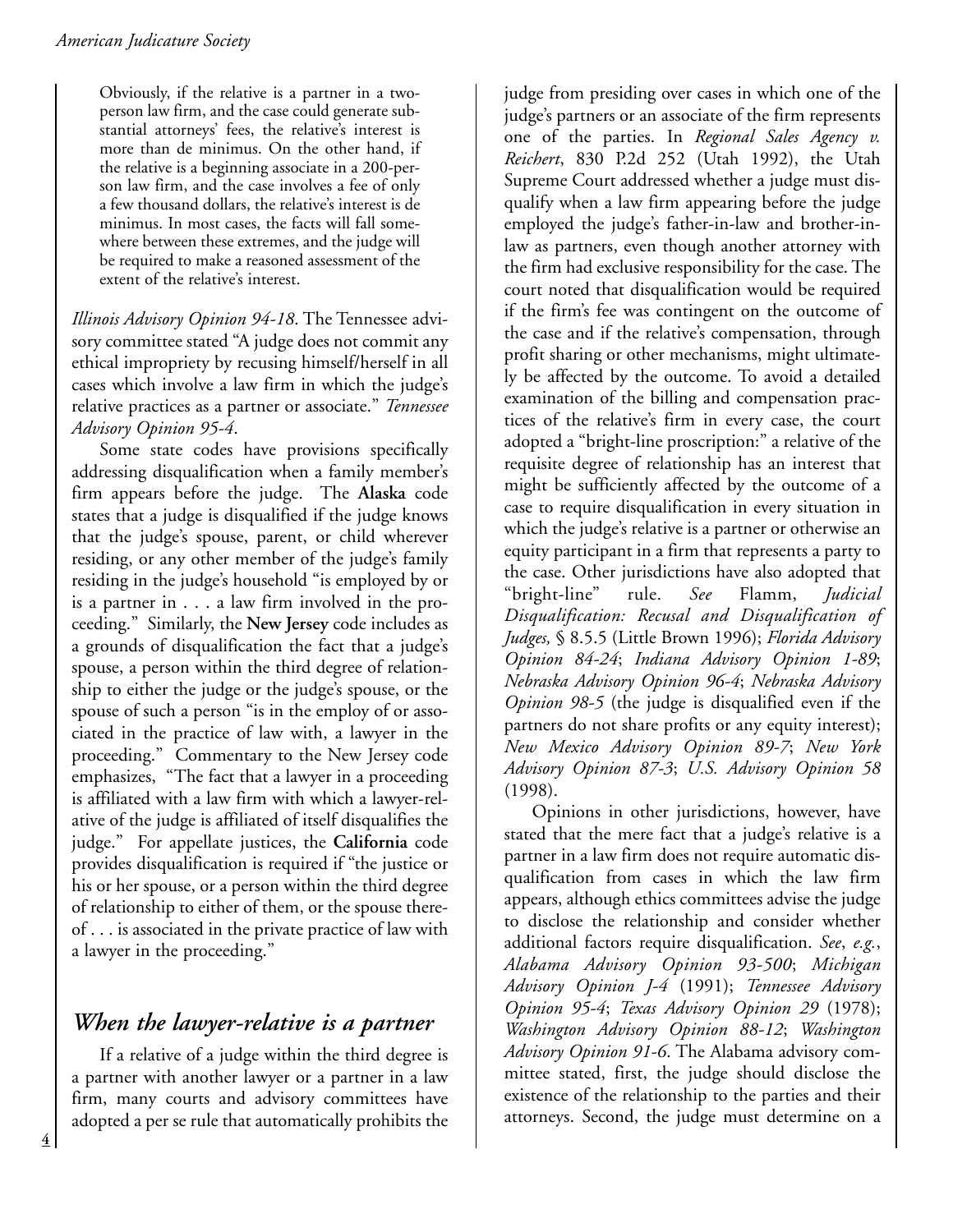case-by-case basis whether there are any other factors that would cause the judge's impartiality to be reasonably questioned, including:

- Whether the lawyer-relative would receive a commission, contingency, or bonus from the case or all of the firm's cases for a period.
- Whether the relative would receive a salary increase when the firm reaches a certain dollar amount in a given time period.
- The degree of kinship between the judge and the relative.
- The number of cases the firm has before the judge.
- Any other connections, dealings, or relationships to other members of the firm.

Third, the judge should determine whether the lawyer-relative has an interest in the law firm that could be substantially affected by the outcome of the proceedings.

Noting that the judge's disclosure of the relationship gives the parties and their attorneys an opportunity to supply additional information, the committee stated that the judge need not initiate an investigation into additional factors that may require disqualification, although the judge is required to make a reasonable effort to be informed about the financial interests of the judge's spouse.

## *"Of-counsel" relationship*

Whether a judge is disqualified from cases involving a law firm with which a relative has an "of counsel" relationship depends on the nature of the relationship. Disqualification is not required if:

- the relative only receives a fixed salary and fixed deferred compensation regardless of the firm's profits (*Utah Informal Advisory Opinion 92-3*), and
- the relative has only a retainer interest in "occasional, discrete, separate cases" (*New York Advisory Opinion 95-35*).

Disqualification is required if:

• a significant portion of the relative's salary or

deferred compensation is dependent on the firm's profits (*Utah Informal Advisory Opinion 92-3*), or

• there is a continuing counsel relationship "evidenced, for example, by a shared letterhead and other indicia" (*New York Advisory Opinion 95-35*).

## *When the lawyer-relative is an associate in a law firm*

The states are split on whether, if a judge's relative is an associate in a law firm and, therefore, receives a fixed salary, the judge may preside over a case in which another attorney from the law firm appears.

- In some jurisdictions, absent additional factors, a judge may preside over proceedings in which a law firm representing one of the parties employs a relative as an associate. *Alabama Advisory Opinion 97-665; Illinois Advisory Opinion 96-18; Michigan Advisory Opinion J-4* (1991)*; New Mexico Advisory Opinion 87-2; New York Advisory Opinion 88-21; New York Advisory Opinion 94-1; South Carolina Advisory Opinion 4-1980; Wisconsin Advisory Opinion 00-1; U.S. Advisory Opinion 58* (reissued 1999).
- Some jurisdictions advise judges to disqualify when a relative is an associate in a law firm appearing in a case unless the parties waive the disqualification. *Florida Advisory Opinion 84- 24; Indiana Advisory Opinion 1-89; Nebraska Advisory Opinion 89-3; New Mexico Advisory Opinion 86-10; Utah Advisory Opinion 97-2*.

The committees that require disqualification note that "a firm's ability to offer raises or pay Christmas or year-end associates bonuses, or, ultimately, to make payroll is directly related to its financial success." *Utah Advisory Opinion 97-2*. According to the Utah committee, adopting a bright-line rule for associates eliminates the necessity of expensive, time-consuming, awkward inquiries into an associate's compensation package, the internal financial arrangements of a law firm, and whether the relative has worked in the case.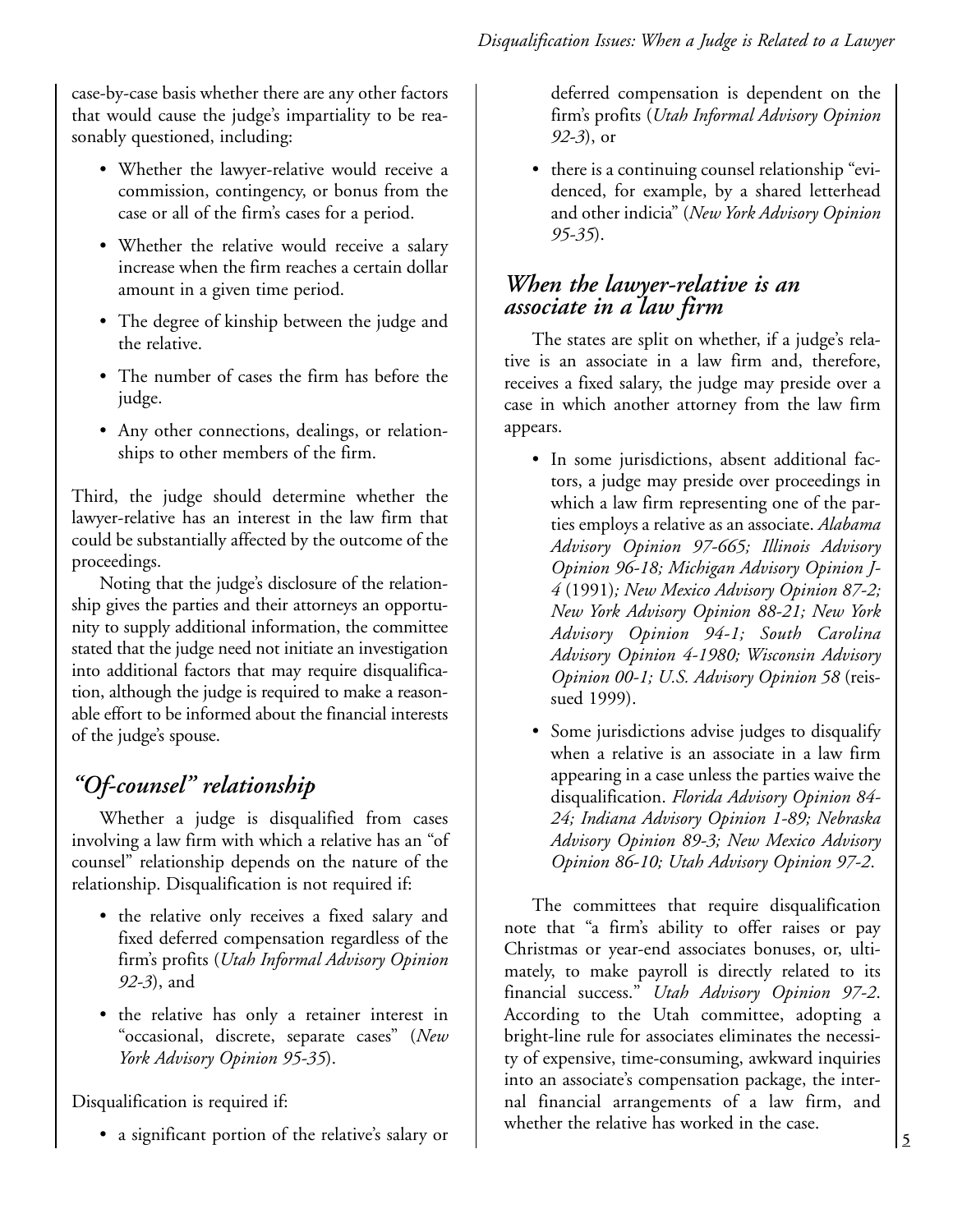### *When the lawyer-relative is a summer associate in a law firm*

When a judge has a relative who is a law student and is working as a summer associate or clerk for a law firm, the states are split on whether the judge may preside over a case in which an attorney from the law firm appears. In some states, a judge is disqualified in cases involving a law firm with which the judge's relative is a summer associate/law student. *New York Advisory Opinions 90-127*; *New York 91-125*; *Utah Advisory Opinion 97-2*.

In other states, the judge is not automatically disqualified when a firm employs a relative as a summer associate absent additional factors. *Alabama Advisory Opinion 92-444*; *Tennessee Advisory Opinion 95-4*; *West Virginia Advisory Opinion* (August 15, 1995). In those states, the factors the judge should consider are:

- the extent of the relative's participation in the proceeding,
- whether the relative will assist the attorney at hearings or in the courtroom,
- whether the relative's name appears on any of the motions or pleadings,
- whether the relative has discussed the merits of the case with the judge, and
- the significance of the relative's contribution to the preparation or outcome of the proceeding.

### *Alabama Advisory Opinion 92-444*.

- A judge may preside in a case in which a law clerk who is related to the judge attends a deposition to observe and discusses the substantive merits of the deposition with the attorney appearing before the judge, but the judge is disqualified if the relative prepared the questions for the deposition and actually assisted the attorney *(Alabama Advisory Opinion 92-444)*.
- A judge whose child is employed by a law firm as a student law clerk should disqualify from those cases in which the child has contributed but not in other cases involving the law firm (*Tennessee Advisory Opinion 95-4*).

• A judge may preside in cases in which one of the firms employs the judge's child as a summer clerk, but should disclose information about the length of time the clerk has worked with the firm, the capacity in which the clerk works for the firm, and whether the clerk worked on the case (*West Virginia Advisory Opinion* (August 15, 1995)).

### *An attorney with whom a relative shares office space*

If a judge's relative shares office space, expenses, and even a secretary with another attorney, but their practices are separate and they are not partners or members of a professional association, the judge is not disqualified from a proceeding involving the unrelated attorney*. Arkansas Advisory Opinion 95-2*; *Indiana Advisory Opinion 1-89; Kansas Advisory Opinion JE-55; Nebraska Advisory Opinion 89-5*; *Tennessee Advisory Opinion 89-12*. Disqualification is not required as long as:

- the attorneys do not share liabilities, profits, responsibilities, letterheads, and telephone listings *(Indiana Advisory Opinion 1-89)*;
- the only connection between the attorneys is that their offices are physically connected *(Indiana Advisory Opinion 1-89)*;
- their relationship does not in any way invite a reasonable conclusion of a deeper nexus *(Indiana Advisory Opinion 1-89)*; and
- the relative has no interest in the outcome of cases handled by the other attorney or in fees earned by the other attorneys *(Kansas Advisory Opinion JE-55)*.

### *When a relative practices law with a part-time prosecutor or public defender*

If a judge's relative is not employed as a prosecutor or public defender but is associated in the practice of law with a part-time prosecutor or public defender, the judge is disqualified from cases involving the partner or associate but not from cases involving other prosecutors or public defenders.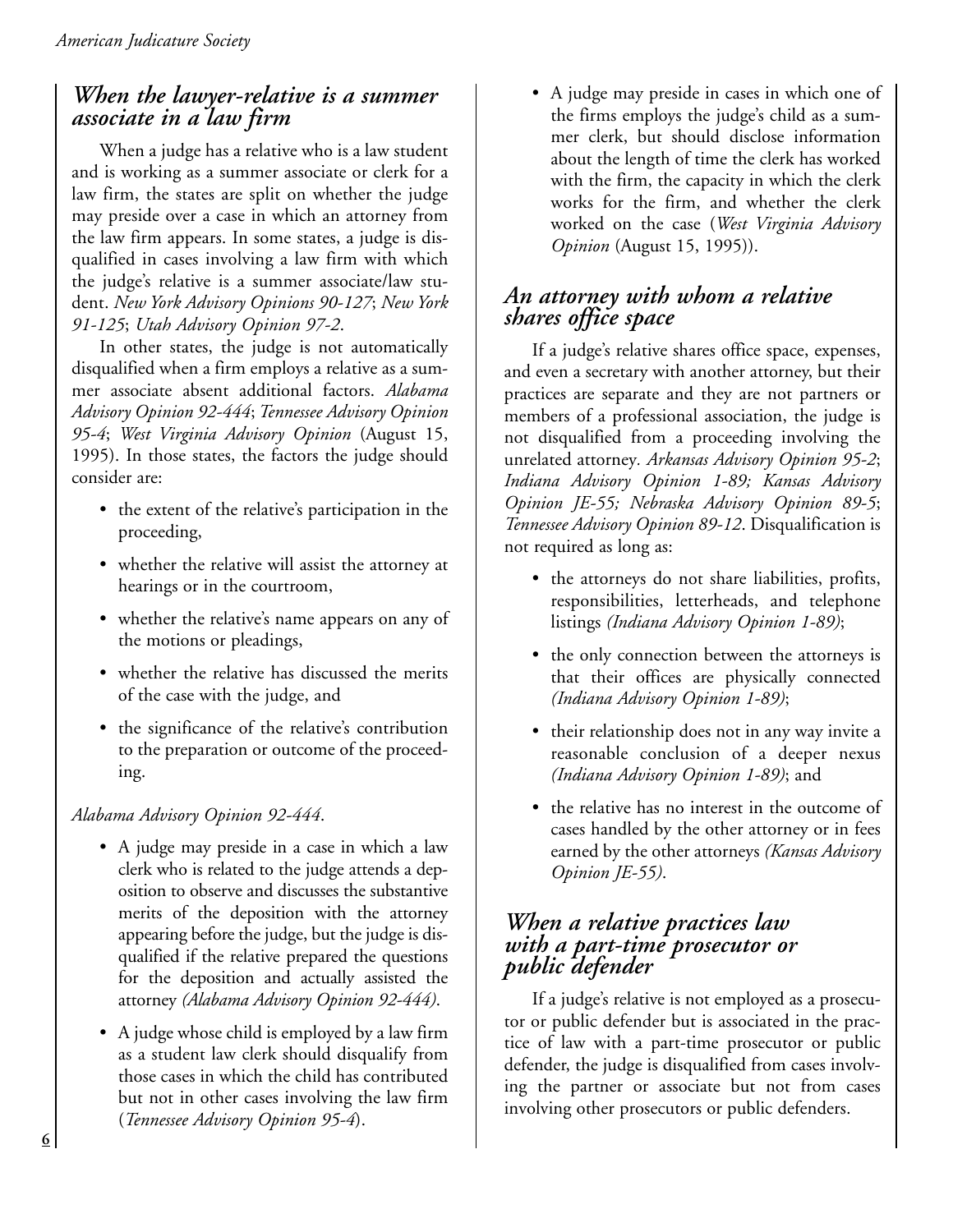- A judge whose brother is a member of a law firm in which the senior member is an appointed part-time assistant district attorney is disqualified in cases in which the member of the judge's brother's law firm actually participated in the trial or the preparation of the case but not in cases in which other assistant district attorneys appear (*Alabama Advisory Opinion 81-101*).
- A judge whose sibling is a partner in a law firm in which an assistant district attorney is an associate may preside in cases involving the assistant district attorney (*Louisiana Opinion 171* (2000)).
- A judge is disqualified from cases in which the assistant public defender is engaged in the practice of law with the judge's spouse (*Florida Advisory Opinion 87-11*).
- A judge whose sibling is a partner in a law firm in which an assistant district attorney is an associate may preside in cases involving the assistant district attorney (*Louisiana Advisory Opinion 171* (2000)).
- A judge should disqualify from cases in which the judge's lawyer-brother's partners or associates appear as part-time public defenders (*New York Advisory Opinion 87-3*).
- *But see New York Advisory Opinion 93-8* (in cases involving the county attorney's office, a judge need not disclose that the judge's spouse is employed part-time as an assistant county attorney and is a law partner of the county attorney).

# **WHEN A RELATIVE'S CLIENT APPEARS BEFORE THE JUDGE**

Where a party before the judge is, in other, unrelated matters, a client of the judge's relative or the relative's law firm, the judge is not usually disqualified. *Kentucky Advisory Opinion JE-82* (spouse); *New Mexico Advisory Opinion 87-7* (daughter); *West Virginia Advisory Opinion* (September 2, 1994) (daughter); *U.S. Compendium of Selected Opinions, § 3.2-1(e)* (2001) (spouse). However, disqualification may be required when a client of the judge's spouse appears in an unrelated case and:

- the spouse regularly represents the party (*U.S. Compendium of Selected Opinions* § 3.2-2(d-2) (1999)), or
- the fees from the party to the spouse contribute substantially to the family income *(Kentucky Advisory Opinion JE-82)*.

Moreover, a judge is disqualified if the parent corporation of a corporate party in a case employs the judge's brother-in-law as an in-house attorney. *Alabama Advisory Opinion 97-662*.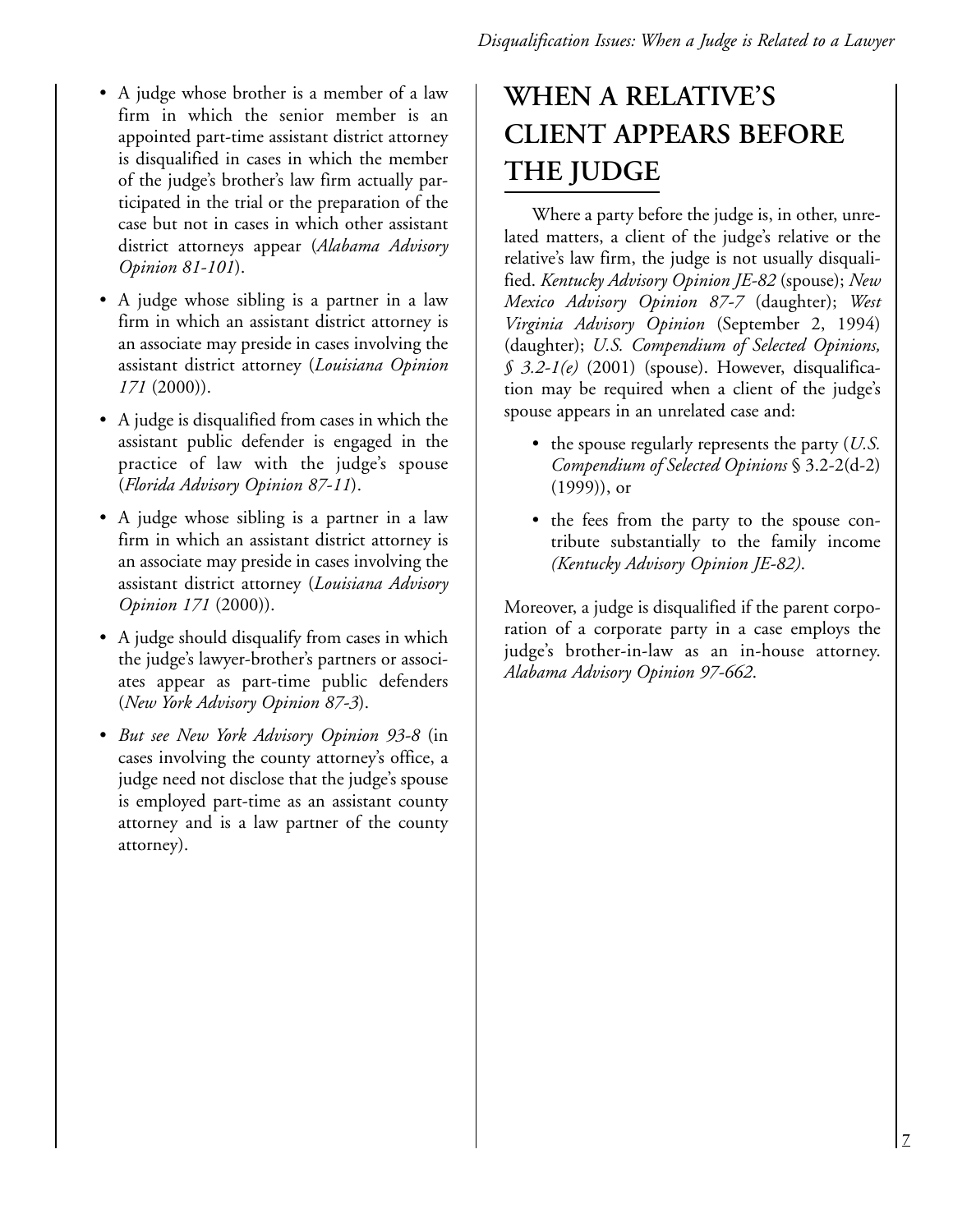# **WHEN A RELATIVE WORKS AS A GOVERNMENT ATTORNEY**

If a judge's relative is an attorney for a government agency, the judge is disqualified from any case in which the relative appears. However, with some exceptions described below, a judge may preside in a proceeding involving other attorneys who are employed by the same government agency as the judge's relative. Government agencies include the offices of prosecuting attorneys at the local, county, and state levels, and the public defender. The same principles have also been held to apply to attorneys in legal aid offices.

Attorneys employed by government agencies are not assumed to be associated with one another in the same fashion as attorneys in the private sector because the clientele, compensation, and prestige of government attorneys are not greatly affected by the success or failure of other attorneys in the agency. *Nebraska Advisory Opinion 92-1*. The basis for allowing judges to sit on cases involving other attorneys from a government office in which the judge's relative is employed was explained by the D.C. advisory committee in response to a request from a superior court judge whose spouse was an assistant United States attorney in an office that prosecuted cases in the judge's court. *D.C. Advisory Committee 6* (1995). Examining whether the spouse had a more than de minimus interest that could be substantially affected by the outcome of criminal cases tried by the judge, the committee first pointed out that "the spouse, as a salaried governmental official, has no financial interest that would be substantially affected by the outcome of such proceedings."

Second, although noting that "[a]s a member of the collective body of Assistants, it may enhance [the spouse's] pride and sense of group accomplishment to know that particular cases have been 'won,'" the committee concluded "this interest is surely de minimus and, moreover, should not be substantially affected by the verdicts in trials (individual or collective) conducted before this single Superior Court judge." Applying an appearance of impropriety standard, the committee stated that the possibility that "the judge and his spouse discuss together the day-to-day workings of the U.S. Attorney's Office . . . is too frail a consideration on which to compel recusal." The committee relied on the good judgement of the spouse and the judge not to share confidences on individual cases that would require the judge's disqualification.

### *A relative is an attorney employed in the prosecutor's office*

Under this rule, a judge's relative's employment as an attorney in the prosecutor's office does not disqualify the judge from criminal proceedings in which other attorneys from the same office appear, although most of the advisory opinions recommend that the judge disclose the relationship. Thus, with several exceptions discussed below, a judge is not disqualified from cases prosecuted by a city attorney, county attorney, corporation counsel, attorney general, or district attorney by the employment in that office of the judge's relative as an assistant or deputy attorney in that office. *Alabama Advisory Opinion 87-305*; *Alabama Advisory Opinions 80-89 and 80-90*; *Alabama Advisory Opinion 86-277*; *Alabama Advisory Opinion 83-171*; *Arizona Advisory Opinion 00-1*; *Arkansas Advisory Opinion 92-6*; *D.C. Advisory Opinion 6* (1995); *Florida Advisory Opinion 77-12*; *Georgia Advisory Opinion 182* (1993); *Indiana Advisory Opinion 1-89*; *Kentucky Advisory Opinion JE-8*; *Maine Advisory Opinion 93-3*; *New Mexico Advisory Opinion 87-6*; *New York Joint Advisory Opinions 88- 101, 88-102*; *New York Advisory Opinion 89-127*; *New York Advisory Opinion 90-5*; *New York Advisory Opinion 90-91*; *New York Advisory Opinion 93-116*; *New York Advisory Opinion 96-42*; *New York Advisory Opinion 97-39*; *New York Advisory Opinion 97-130*; *Oregon Advisory Opinion 89-3*; *South Carolina Advisory Opinion 11-1999*; *Utah Informal Advisory Opinion 94- 6*; *Washington Advisory Opinion 94-5*; *U.S. Compendium of Selected Opinions, § 3.2-1(a-1)* (2001). *See also Arizona Advisory Opinion 00-1* (a judge whose son regularly appears as a prosecutor in the judge's jurisdiction may serve as the presiding judge of the criminal division where the responsibilities of presiding judge are administrative and involve no supervisory authority over other judges or responsibility for the assignment or processing of cases).

Neither is disqualification necessary in cases involving a prosecuting attorney if a judge's family member is a private attorney who has a contract with 8 and his spouse discuss together the day-to-day work-<br>a prosecuting attorney to handle certain types of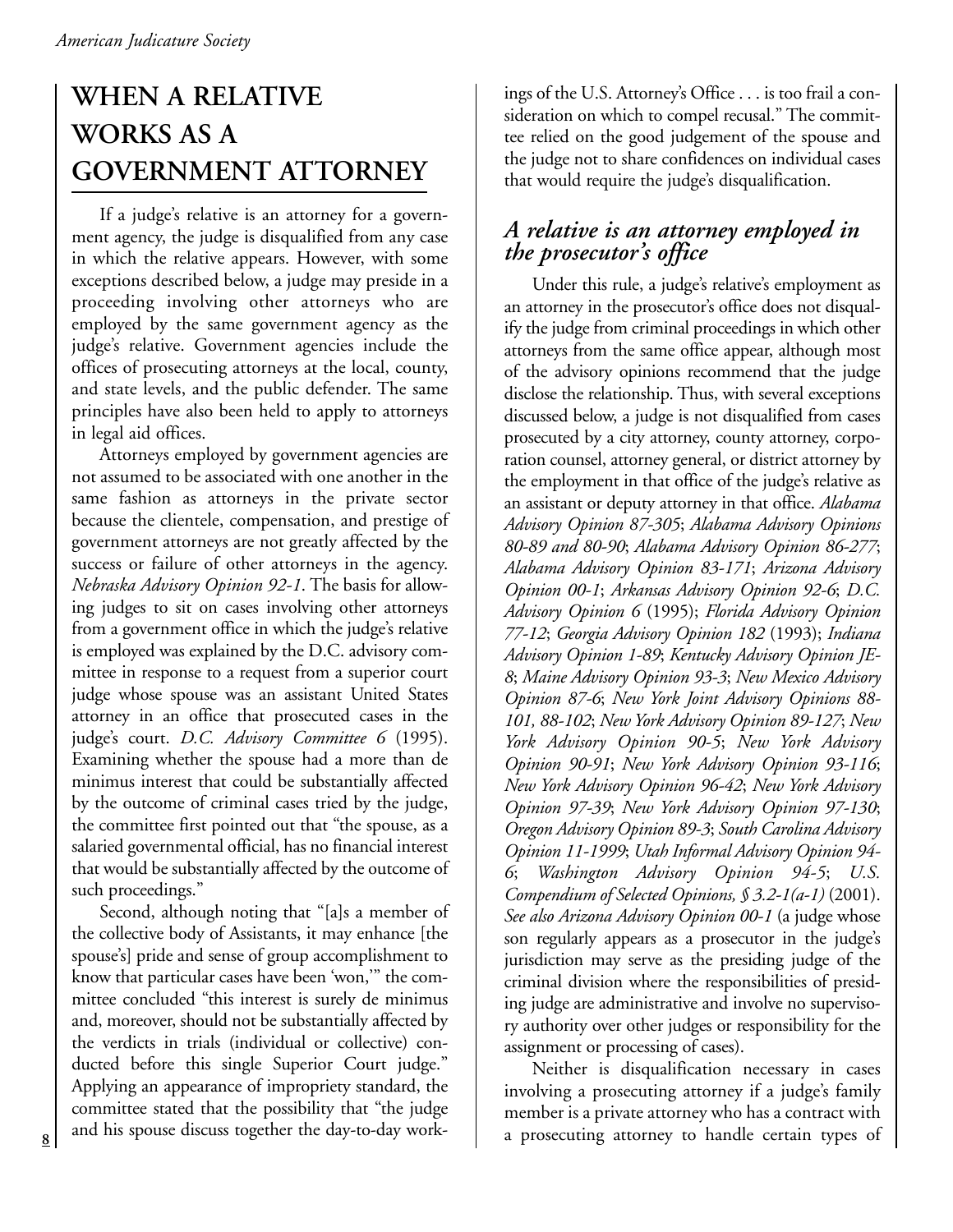cases. *Georgia Advisory Opinion 182* (1993); *Washington Advisory Opinion 89-2*.

## *Public defender*

Moreover, a judge may preside over proceedings in which the defendant is represented by an attorney who is employed by the same public defender's office as the judge's relative. *Arizona Advisory Opinion 85- 1; Florida Advisory Opinion 76-12*; *Florida Advisory Opinion 77-12*; *Florida Advisory Opinion 91-17*; *New Mexico Advisory Opinion 91-1*; *Nebraska Advisory Opinion 92-1*; *New York Advisory Opinion 97-130*; *South Carolina Advisory Opinion 2-1991*; *Washington Advisory Opinion 95-10*.

## *Legal aid*

Similarly, a judge may preside over proceedings in which attorneys appear who are employed in the same legal office as the judge's relative. *Florida Advisory Opinion 97-25*; *Georgia Advisory Opinion 72* (1985); *Nebraska Advisory Opinion 89-9* (a judge whose law school daughter is working for a legal aid agency may preside when attorneys from that agency appear before the judge); *New York Advisory Opinion 97-82*.

## *Exceptions*

There are three exceptions to the general rule. Under these exceptions, if a judge's relative is a prosecutor or public defender, the judge may not preside in cases in which other attorneys in the same government agency appear if:

- the relative participated in some way in the case before the judge,
- the relative is involved in a related case, or
- the relative serves in a supervisory capacity at the government agency.

#### **The relative participated in the case**

A judge may not preside over a case in which a relative participated in any manner at any point in the proceedings even if the relative is not appearing before the judge or currently involved in any other way in the case.

- A judge is disqualified from a child support proceeding in which his wife, an assistant district attorney, had previously represented the state (*Alabama Advisory Opinion 91-414*).
- An appellate judge whose son is employed by the public defender's office is disqualified from those appeals in which the son participated in the trial (*Florida Advisory Opinion 76-12*).
- An appellate court judge is disqualified from an appeal and any post conviction proceedings in a case that originated with a grand jury indictment handed down following a presentation before the grand jury by the judge's child, an assistant district attorney, even if the judge's child had not participated in the actual trial of the defendant (*Louisiana Advisory Opinion 149* (1998)).
- A judge cannot hear retrials of cases originally tried by the judge's father, a senior attorney in the district attorney's office, even if another attorney is re-trying the case (*Massachusetts Advisory Opinion 92-1*).
- A judge should disqualify from cases on which the judge's law school daughter conducted research for a legal aid agency (*Nebraska Advisory Opinion 89-9*).
- A judge whose spouse serves as a district attorney must disqualify from a case if the spouse screened the case (in other words, decided whether to send the case to a superior criminal court) or took statements from witnesses (*New York Advisory Opinion 93-116*).
- A family law master whose spouse is a prosecutor or assistant prosecutor should hold a hearing to determine if the spouse had any involvement in the case and what efforts were made to insulate the spouse from the case, file, witnesses, etc. (*West Virgina Advisory Opinion* (February 16, 2002)).

### **The relative is involved in a related case**

A judge may not preside in a case that is related to a case in which a family member is involved as an attorney.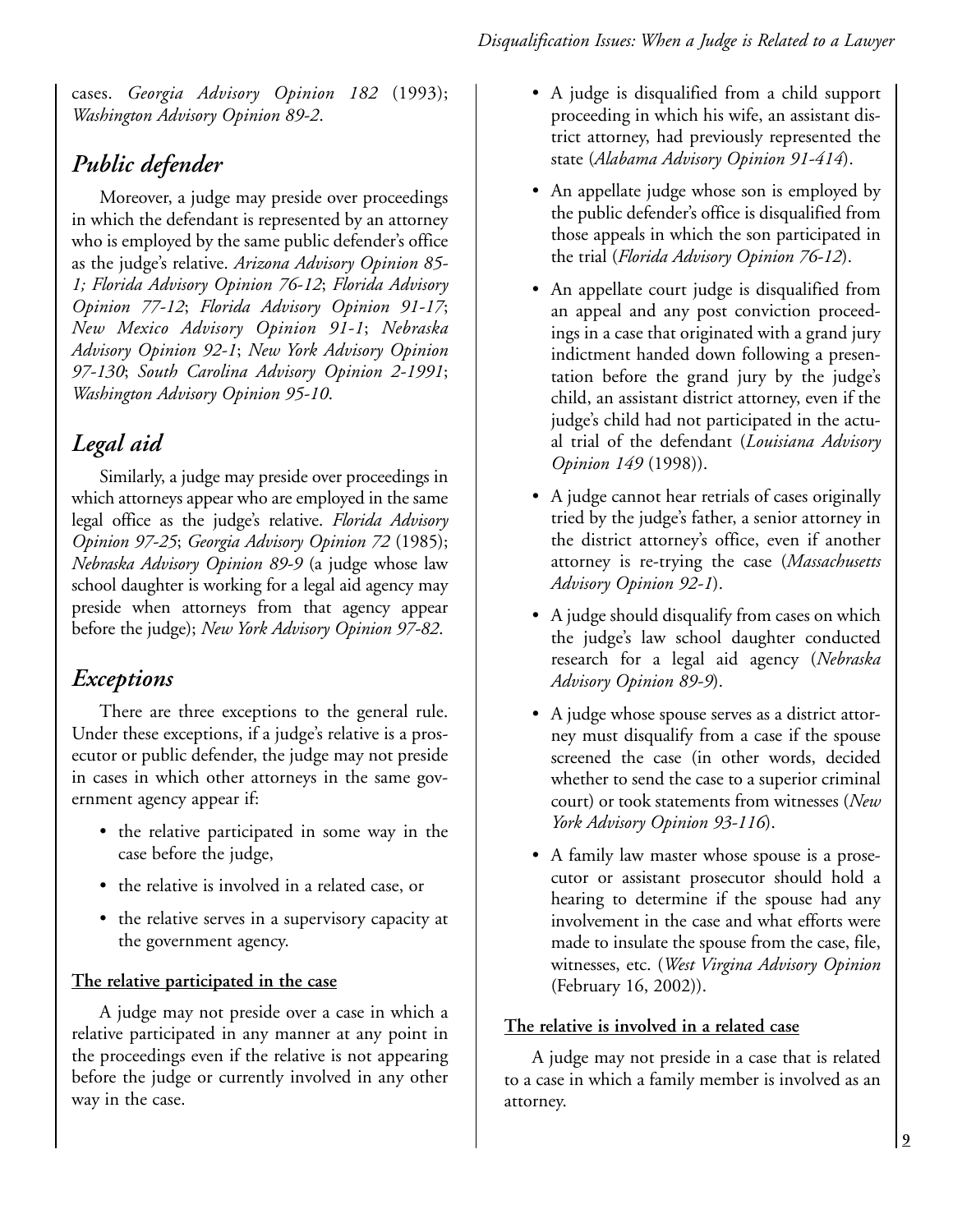- A judge whose spouse is an assistant United States Attorney is disqualified if the spouse, although having no involvement in the case, took part in a related prosecution (*D.C. Advisory Opinion 6* (1995)).
- A judge whose child is a public defender representing a defendant before another judge is disqualified from hearing the companion case of another defendant charged with the same crime (*South Carolina Advisory Opinion 2-1991*).

### **The relative has supervisory authority**

If a judge's relative has substantial supervisory or policy responsibilities in a government office, the judge is disqualified from cases involving that office even if the relative does not actually make an appearance, absent disclosure and waiver.

- A judge whose spouse is district program administrator of the department of health and rehabilitative services and responsible for all aspects of child support enforcement, including approval of monies paid to the court under a federal program and compensation of contract attorneys, may not preside in any case over which the spouse has supervisory authority (*Florida Advisory Opinion 90-23*).
- A judge should not take an assignment in the dependency side of the juvenile court if the judge's spouse is employed as the managing attorney for dependency by the department of health and rehabilitative services, and several attorneys that appear in the dependency court fall under the spouse's chain of command, even though the spouse's duties are almost completely administrative (*Florida Advisory Opinion 93-51*).
- A judge whose spouse is a legal advisor to the general counsel for a state program department and participates in policy decisions should disqualify from cases involving the department (*Kentucky Advisory Opinion JE-80* (1991)).
- A judge whose spouse is the sibling of a district attorney is disqualified from criminal cases prosecuted by the district attorney's office even though the district attorney does 10 office even though the district attorney does an reasonably be expected to avoid discussion of

not personally prosecute all criminal cases because the cases are prosecuted under the district attorney's ultimate direction and control and it may be assumed the district attorney is personally involved in prosecutorial decisions in most if not all of the cases (*Maine Advisory Opinion 93-3*).

- A judge is disqualified from all cases in which the judge's parent, as senior attorney in the district attorney's office, had any involvement or responsibility (*Massachusetts Advisory Opinion 92-1*).
- A judge whose spouse serves as chief trial attorney for the county prosecutor is disqualified whenever the prosecutor's office appears before the judge (*Michigan Advisory Opinion JI-101* (1995)).
- A justice of the appellate division should recuse from appeals in tort cases brought against a municipality that originate in a county where the judge's spouse serves as deputy chief of the corporation counsel's tort division (*New York Advisory Opinion 98-29*).
- A judge whose wife is the elected prosecuting attorney is disqualified from handling all criminal cases, even those handled solely by one of the assistant prosecuting attorneys (*West Virginia Advisory Opinion* (February 25, 1994)).
- A judge whose child is the elected prosecuting attorney is disqualified from all proceedings involving cases represented by any assistant prosecuting attorney (*West Virginia Advisory Opinion* (March 10, 2000)).

The Arizona advisory committee stated that a judge who is married to a supervising deputy county attorney is not required to disqualify from criminal cases in which attorneys from the spouse's section appear if the spouse's role is limited to scheduling attorneys. *Arizona Advisory Opinion 95-19*. The committee stated that the risk that the judge may obtain personal knowledge of the facts of a case from the spouse was limited and did not require automatic disqualification, noting "the judge and her spouse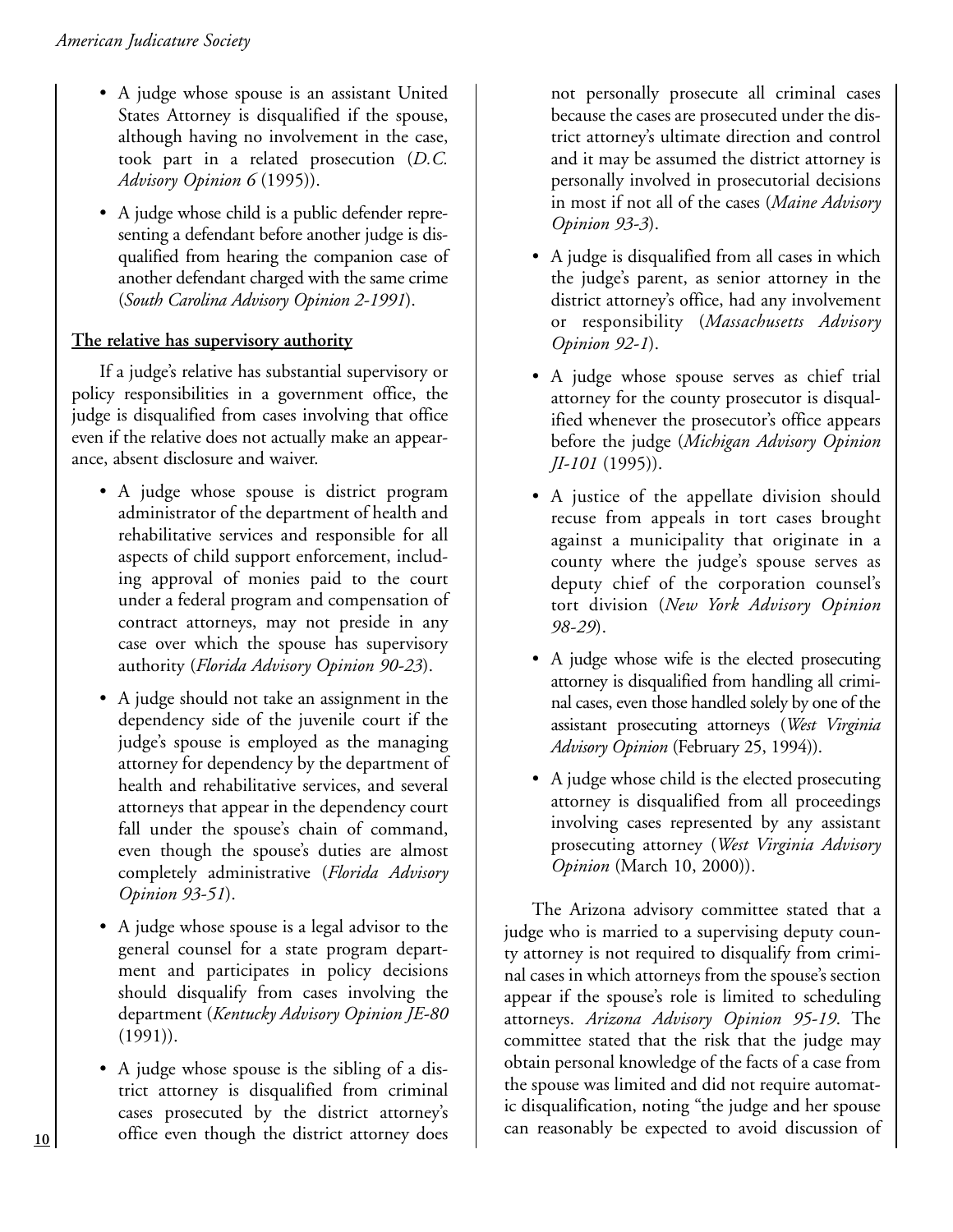cases in the spouse's trial group [that] may be assigned to the judge."

However, the committee advised that the judge is required to disqualify from criminal cases in which attorneys from the spouse's section appear:

- if the spouse is required to evaluate the attorneys in their performance before the judge,
- if the spouse's position or compensation in the prosecutor's office depends on the performance of those he or she supervises in their appearances before the judge,
- if the spouse reviews the judge's minute entry orders for errors, or
- if the spouse advises and consults with those he or she supervises regarding trial technique and strategy, evidentiary questions, sentencing, and similar matters not of an administrative nature.

The committee advised the judge either to communicate to the attorneys supervised by the judge's spouse that it is important that they inform the judge every time the judge's spouse has been consulted in a case, or to disclose the spousal relationship in each case and make a specific inquiry.

The Massachusetts advisory committee stated that a judge is disqualified from any case in which the state is represented by the district attorney's office in which the judge's spouse serves as the first assistant district attorney even if the assistant district attorneys appearing in the judge's court operate independently from the judge's spouse. *Massachusetts Advisory Opinion 96-3*. The committee explained:

[T]he functional division may be less important than the perception of litigants and the general public concerning [the] spouse's responsibilities as First Assistant District Attorney for the operations of, and interest in the success of the office. The First Assistant District Attorney is understandably perceived by litigants and by the community to have responsibility, second only to the district attorney, for all the work of the office.

The committee also stated that "the universality of the problem, and the strong public interest in the appearance of strict impartiality in criminal cases" made waiver of the disqualification inappropriate.

# **RELATIVES APPEARING BEFORE OTHER JUDGES**

A judge's spouse, child, or other close relative may appear as a lawyer before another judge of the same court, but the presiding judge should notify all the parties of the attorney's relationship with the judge's colleague. *Delaware Advisory Opinion 1992- 2*; *Indiana Advisory Opinion 1-89*; *Indiana Advisory Opinion 4-93*; *New York Advisory Opinion 88-68*; *New York Advisory Opinion 89-100*; *New York Advisory Opinion 89-105*; *Oregon Advisory Opinion 84-1*; *Washington Advisory Opinion 84-3*; *Washington Advisory Opinion 91-18*; *U.S. Compendium of Selected Opinions, § 3.6-8(c)* (2001).

That rule applies even in a two-judge district. *Kansas Advisory Opinion JE-9I*; *New York Advisory Opinion 92-23*.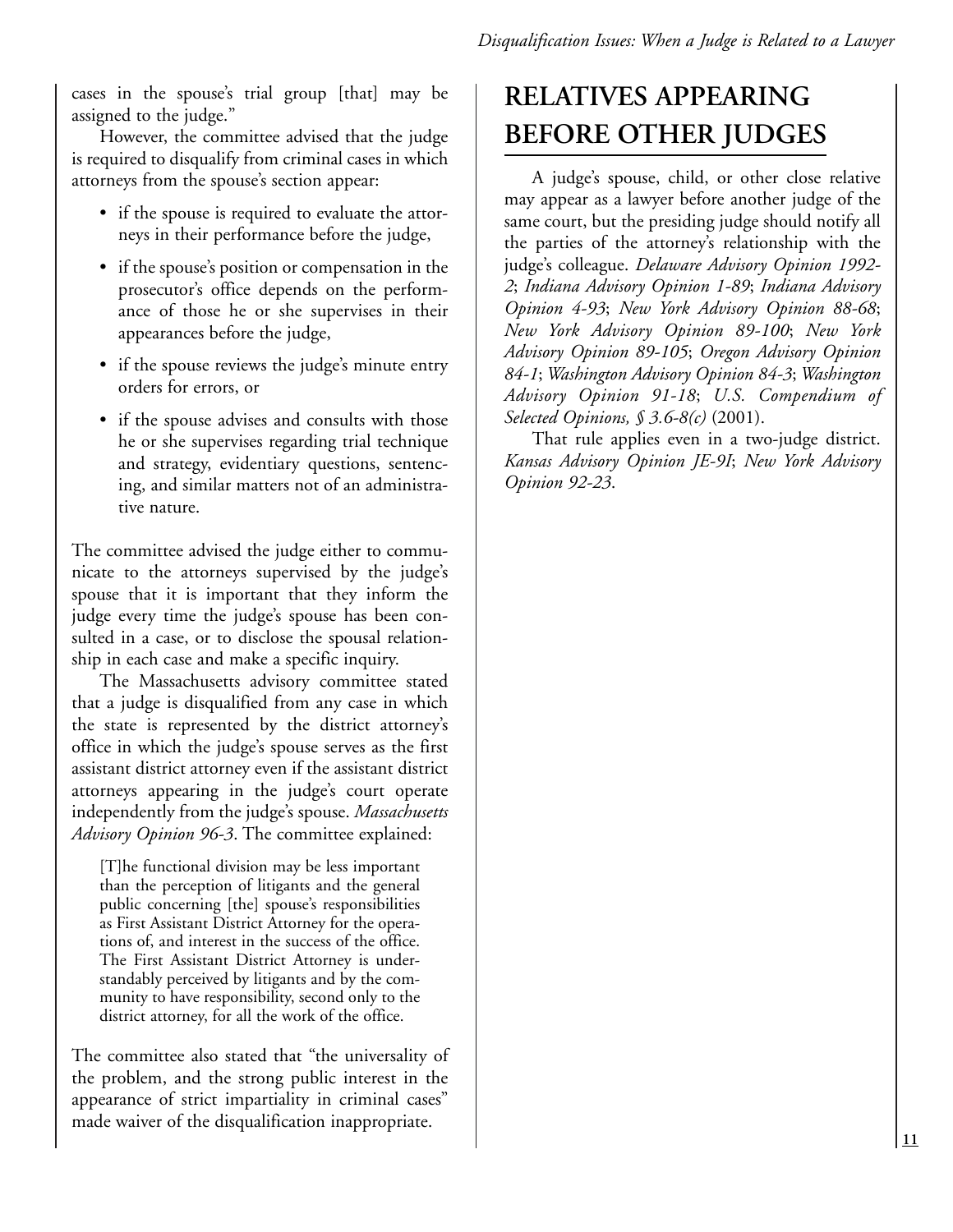# **ANOTHER JUDGE IN THE FAMILY**

If a judge sits on a court that reviews the decisions of another court and a relative of the judge sits on the other court, the judge is disqualified from hearing any appeal in which the relative rendered the decision. The Alabama advisory committee noted that a judge's "reputation is an interest which could be substantially affected by the decisions on appeal in matters which he heard." *Alabama Advisory Opinion 91-421*. However, the reviewing judge is not disqualified from reviewing cases decided by the relative's colleagues on the bench.

- A judge was disqualified from appeals of cases in which the judge's father, a municipal court judge, sat as trier of fact *(Alabama Advisory Opinion 91-421)*.
- A circuit judge whose spouse is a municipal judge may hear any appeal from the municipal court, as long as the judge's spouse did not participate in any aspect of the proceeding below *(Alabama Advisory Opinion 97-632)*.
- A circuit court judge whose spouse is a district court judge or friend of court referee should not review decisions of his or her spouse, but the other judges on the court may review the spouse's decisions (*Michigan Advisory Opinion JI-31* (1990)).
- *But see West Virginia Advisory Opinion* (November 5, 1990) (a judge whose spouse is a family law master for the county may hear uncontested divorces where there is a settlement agreement between the parties and no children are involved).

The **Ohio** code adds a disqualification requirement where: "The judge or the judge's spouse, or a person within the third degree of relationship to either of them, or the spouse of such a person . . . [h]as acted as a judge in the proceeding.  $\dots$ "

# **SUMMARY**

The model code of judicial conduct provides that a judge is disqualified from a case if "the judge's spouse, or a person within the third degree of relationship to either of them, or the spouse of such a person . . . is acting as a lawyer in the proceeding." Relatives within the third degree are the judge's mother, father, mother-in-law, father-in-law, brother, brother-in-law, sister, sister-in-law, son, son-inlaw, daughter, daughter-in-law, uncle, aunt, spouse's uncle, spouse's aunt, nephew, niece, spouse's nephew, spouse's niece, grandmother, grandfather, spouse's grandmother, spouse's grandfather, great grandfather, great grandmother, spouse's great grandfather, or spouse's great grandmother. That rule applies to federal judges and most state judges, although in some states, disqualification extends to attorneys related to a judge or the judge's spouse within the fourth degree, which includes first cousins.

The disqualification applies regardless whether the relative's fee is fixed or contingent. Moreover, even if the relative makes no formal appearance in the case, disqualification is required if the relative has contributed toward the preparation of the case, if the judge knows that a relative has given legal advice related to the matters in controversy, or if the relative appeared in a related proceeding.

Disqualification caused by the appearance of a relative as an attorney in a case may be waived or remitted by the parties following disclosure of the disqualifying relationship. However, such a waiver is discouraged, particularly in non-adversarial matters.

Several advisory opinions state that a judge is disqualified if a relative appears as an attorney even if the matter is uncontested, but other opinions appear to create an exception for routine or uncontested matters. Another possible exception to the requirement of disqualification arises if, after a judge has made decisions in a case, a dissatisfied party retains the judge's relative in an apparent strategy to force the judge to get off the case. Finally, a judge may be able to preside in a case in which a party is represented by a relative if immediate action is necessary to protect life or property or to preserve the status quo and no other judge is available, but the